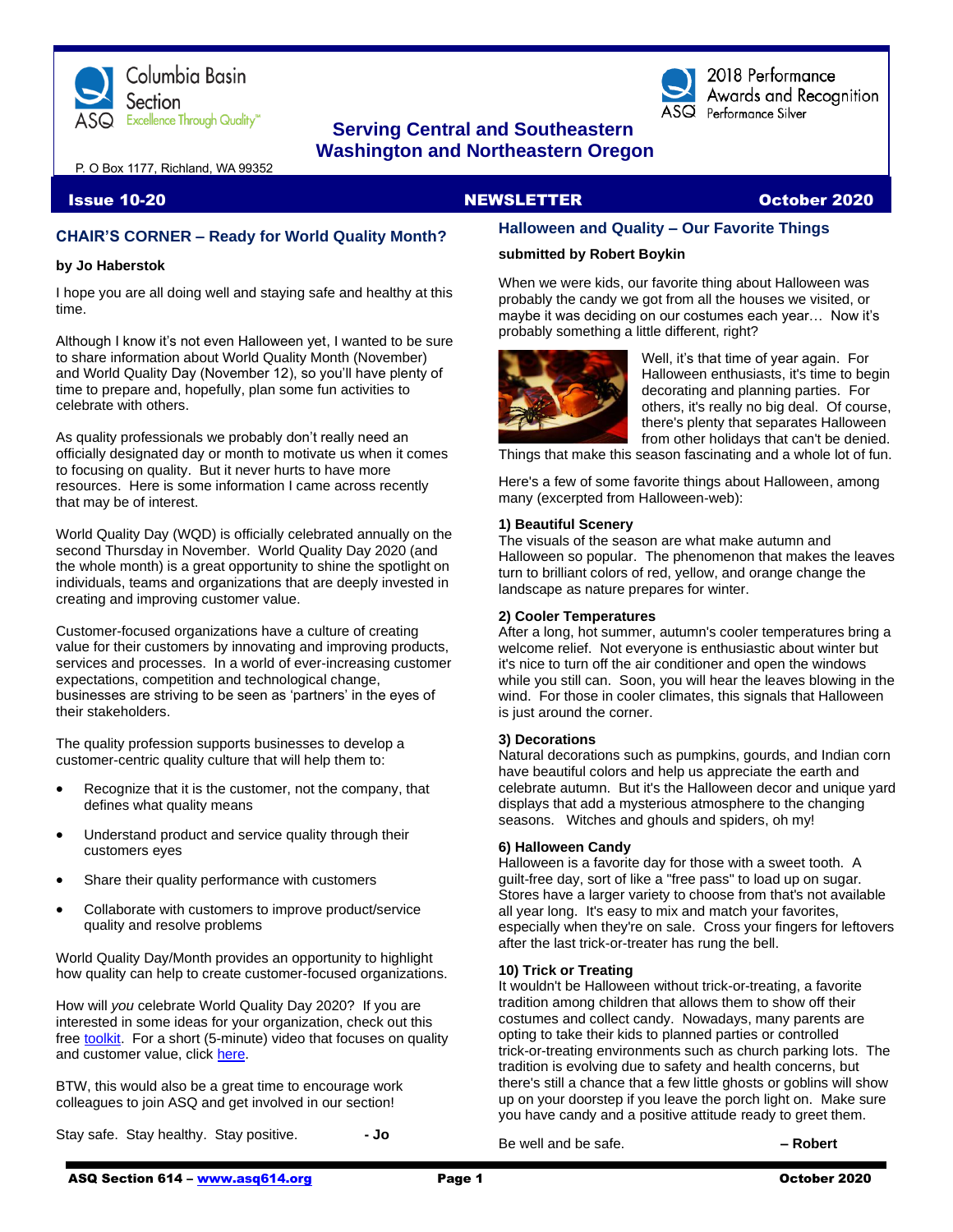

# **Invitation from ASQ Binghamton Section October 15, 2020 Virtual Meeting**



### **DATE**

**Thursday, October 15, 2020**

This is a virtual/online meeting. Meeting information and instruction for how to join the meeting will be provided 24 hours before the event.

**Time: 4:00 PM –6:15 PM PDT** (check registration site to be sure)

#### **Cost: Free for ASQ members and non-members**

To register for this online/virtual meeting, click [here.](https://asq.webex.com/mw3300/mywebex/default.do?nomenu=true&siteurl=asq&service=6&rnd=0.5245202323516744&main_url=https%3A%2F%2Fasq.webex.com%2Fec3300%2Feventcenter%2Fevent%2FeventAction.do%3FtheAction%3Ddetail%26%26%26EMK%3D4832534b000000046333fa3731de6a133b5aaca5257e51148af5d9ca16d8df25ae3b1f9b1c726e96%26siteurl%3Dasq%26confViewID%3D173304706902293927%26encryptTicket%3DSDJTSwAAAASFlXiNace23O5FYRtW8Yj7ftgwDyvL6Up-ottb2mBUEg2%26)

#### **Attendance at this meeting earns 0.5 RUs toward ASQ recertification.**

NOTE: Be sure to use the same email address to join the virtual meeting as you use when registering in order to receive the RUs. You must register for the event and join virtually to receive RUs.

For more information about the Binghamton ASQ Section 205, click [here.](https://my.asq.org/communities/home/293)

For more information about our local Columbia Basin ASQ section and future upcoming events: [www.asq614.org/.](http://www.asq614.org/)

# **Managing Quality 4.0 Combining ISO 25010 Criteria and ITIL Practices**



## **Daniel Zrymiak, CMQ/QE, CSQE, CQE, CSSBB Engagement Manager, Ultranauts**

ISO 25010 is a well-known reference for Quality Characteristics. Software Quality refers to technical needs of stakeholders and functional suitability, performance efficiency, compatibility, usability, reliability, security, maintainability and portability.

Information technology infrastructure library (ITIL) describes processes, procedures, tasks, and checklists which are neither organization-specific nor technology-specific, but can be applied by an organization toward strategy, delivering value, and maintaining a minimum level of competency.

In this informative presentation, you will learn:

- How Quality 4.0 applies proven quality practices to address several specific examples of Industry 4.0 including Additive Manufacturing, Artificial Intelligence, Digital Manufacturing, Cloud Computing, Blockchain, Big Data and Analytics, and the Internet of Things
- How to identify and apply international models (ISO 25010: Systems and Software Quality Requirements and Evaluation; ISO 25012: Data Quality) to determine applicable quality characteristics
- How to identify and apply ITIL practices for managing information and technology, with specific emphasis on Business Analysis, Change Enablement, Release Management, Deployment Management, Incident and Problem Management, and Continuous Improvement
- How to combine these practices, along with the Cost of Quality metrics, to determine the return on investment and benefit to Quality of Quality 4.0 application and deployment

*About the speaker: Daniel Zrymiak is an Engagement Manager at Ultranauts, based in Surrey, British Columbia. He holds a Bachelor's degree in commerce with honors in marketing from the University of Saskatchewan in Saskatoon. He is an ASQ Fellow and has been awarded ASQ's Feigenbaum and Crosby Medals. Dan is ASQ-certified as a CMQ/OE, CSQE, CQE, CSSBB, CQA, CFSQA, and CBA. He is a Quality Press author and reviewer, member leader, and active with the Quality Management Division as a Vice-Chair of Governance and Excellence.*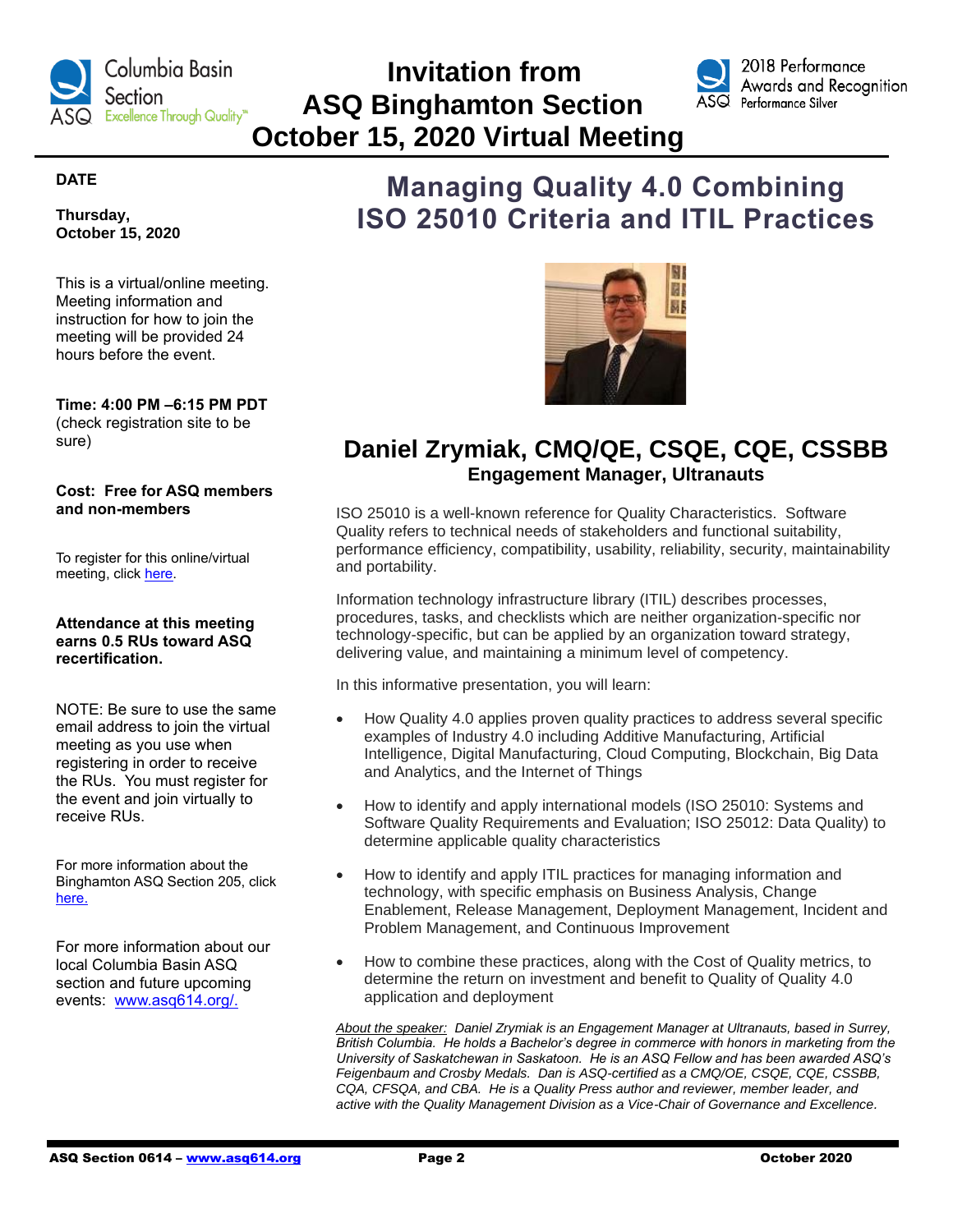

# **Invitation from ASQ San Gabriel Section October 21, 2020 Virtual Meeting**



2018 Performance Awards and Recognition Performance Silver

### **DATE:**

**Wednesday, October 21, 2020**

This is a virtual/online meeting. Meeting information and instruction for how to join the meeting will be provided 24 hours before the event.

**Time: 6:00 PM – 8:00 PM PDT**

#### **Cost: Free for ASQ members and non-members**

To register for this online/virtual meeting, click [here.](https://www.eventbrite.com/e/2020-10-asq-san-gabriel-valley-monthly-meeting-tickets-37748738493)

#### **Attendance at this meeting earns 0.5 RUs toward ASQ recertification.**

NOTE: Be sure to use the same email address to join the virtual meeting as you use when registering in order to receive the RUs. You must register for the event and join virtually to receive RUs.

For more information about the San Gabriel ASQ Section, click [here.](https://my.asq.org/communities/home/241)

For more information about our local Columbia Basin ASQ section and future upcoming events: [www.asq614.org/.](http://www.asq614.org/)

# **Creating Compelling and Engaging Process Maps that Drive Engagement and Improvement**



### **Steve Phinney Operations Consultant and ASQ Lean Six Sigma Black Belt**

Many organizations document their processes, whether it is for continuous improvement, ISO or any other initiative. The main employee complaint of many organizations is the lack of processes and tools for them to perform their jobs. At one division of Microsoft, as with many organizations, processes are documented sporadically and at many levels of detail. Many of these processes are on a shared drive, but rarely used by employees and are difficult to read and understand.

At Microsoft, they deployed a mapping approach that not only engages employees to use them, while reducing variation in how work is performed. After documenting and validating the processes, they created a Process Library that allows individuals to access the process for the task they need to perform, walking them step by step through the process including all the supporting information and tools to complete the task.

This approach is leading them to phase two of the mapping projects, creating a continuous improvement function. As with many mapping efforts, they have identified several opportunities for improvements. Many are quick hit opportunities, while others are going to follow a PDSA/Kaizen approach to improving.

During this presentation, Steve will share the journey they are on and where they are going next as they mature in their process management efforts.

*About the speaker: Steve Phinney is a motivated and results-focused operations consultant with more than 20 years of experience serving virtually all industries including technology, finance, logistics, healthcare, non-profit, government, medical devices and many others. This includes demonstrated client impact with \$500+ million in bottom-line and top-line efficiencies. He helps drive cultural change through deployment of customer-focused, Kaizen mindsets, along with the tools and skills for identifying and eliminating waste and solving problems at all levels of an organization.*

*Steve holds a Master's in Business Management from Golden State University, San Francisco; and a Bachelor's of Science in Finance from Seattle University. He is also an ASQ certified Lean Six Sigma Black Belt.*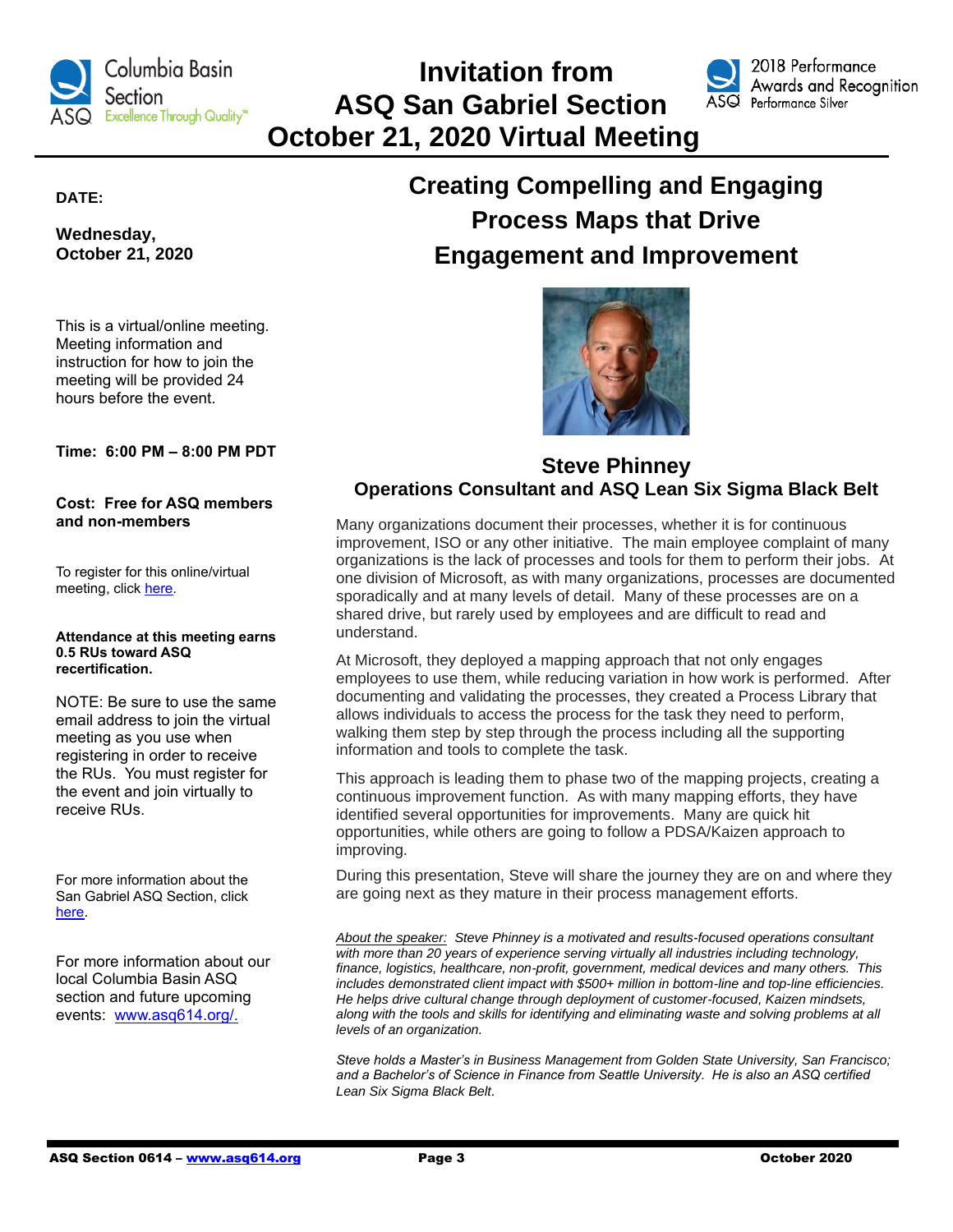#### **OCTOBER MEMBER GIFT – PROBLEM-SOLVING STRATEGIES**

The free ASQ member gifts this month include resources and tools for problem solving. Studies have shown that quality professionals with adept problem-solving skills will be more likely to survive and thrive.

Resources available this month include:

- **Free E-Books and Samplers** including *Root Cause Analysis: The Core of Problem Solving* and *An Introduction to 8D Problem Solving*
- **Multiple Expert Webcasts** covering how to implement more effective RCA-CAPA using the Countermeasure Ladder assessment tool, how to write problem statements that assure clear communication in problem-solving teams and more
- **ASQTV Videos** including *Approaches to Root Cause Analysis, Sherlock Holmes and the Case of Quality Methods, Process Mapping Basics,* and *The Is/Is Not Comparative Method*
- **Downloadable Articles and Bonus Resources** covering a range of fundamental and advanced problem-solving methods and topics

Get your free gifts by October 31 by clicking [here.](https://secure.asq.org/perl/msg.pl?prvurl=http://asq.org/membership/members/gift/index.html)

#### **UPCOMING CERTIFICATION EXAMS**

ASQ Certifications are recognized as a mark of quality excellence in many industries. They are designed to help you advance your career, improve your organization, and prepare you to be a more accomplished and effective quality-focused professional. Advantages of obtaining an ASQ Certification include increased income potential, a competitive advantage, and global recognition.

Today there are 18 ASQ certifications ranging from quality auditing and management, to Six Sigma, to biomedical and pharmaceutical specialties. The 2019 Quality Progress Salary Survey showed that individuals with ASQ certifications enjoy a salary premium of 8.6% to as much as 20.6%.

Each ASQ certification exam is offered four times per year (except for Six Sigma Master Black Belt, which is twice per year). The next exam window is December 1-31, with applications due by November 6.

The following certification exams will be offered in December:

- CQA (Quality Auditor)
- CQE (Quality Engineer)
- CQIA (Quality Improvement Associate)
- CSQE (Software Quality Engineer)
- CSSGB (Six Sigma Green Belt)
- CQPA (Quality Process Analyst)
- CCT (Calibration Technician)
- CPGP (Pharmaceutical GMP Professional)

Additional information about ASQ certification is availabl[e here.](http://www.asq.org/certification)

#### **TRI-CITIES LEADER LAUNCHER - STARTING UP SOON**

Wondering how you will keep filling your pipeline of leaders for your growing organization? Has your organization identified emerging leaders?

Leader Launcher (LL) is a Tri-Cities leadership development experience for growth-minded young professionals and those in, or aspiring to, new leadership positions in their organization. It's for those who want to "level up" their skillset and mindset to become more of a Tri-Cities influencer.

This is an ongoing dynamic program that meets monthly, live or by webinar, consisting of two-hour leadership development seminars that boost one leadership or personal growth competency each month.

**Mission:** To develop practical leadership skills and attitudes in early-to-mid-career professionals so they can add more value to their organizations and the Tri-Cities community.

**Vision:** All Tri-Cities young professionals understanding and mastering their leadership style, multiplying their positive impact to all who follow them.

The live sessions are held on the second Tuesday of each month from 3:30-5:30 p.m., where participants will learn from Growing Forward Services' leadership coach and trainer Paul Casey (or one of his colleagues) practical tools on a topic, and then make an action plan for application and discussion back at work. A brief time of creative networking will also be on the live agenda so that participants can form professional relationships with other advancing leaders in different industries. There will also be refreshments at each training–a different fun snack at each meeting.

The investment for growing the competence, creativity, and courage to lead for one or more team members at LL is \$399 per year, until November 1, then \$449/year afterward, and renewal subscriptions are \$349/year*.* And an added bonus, if the member is unable to attend one of the live sessions, he or she can send a substitute for no extra cost (only an RSVP is asked).

For more information and/or to begin the leadership development journey for your team members, click [here.](https://leader-launcher.com/)

### **QUOTE OF THE MONTH**

*"I alone cannot change the world…but I can cast a stone across the waters to create many ripples."*

 *~* Mother Teresa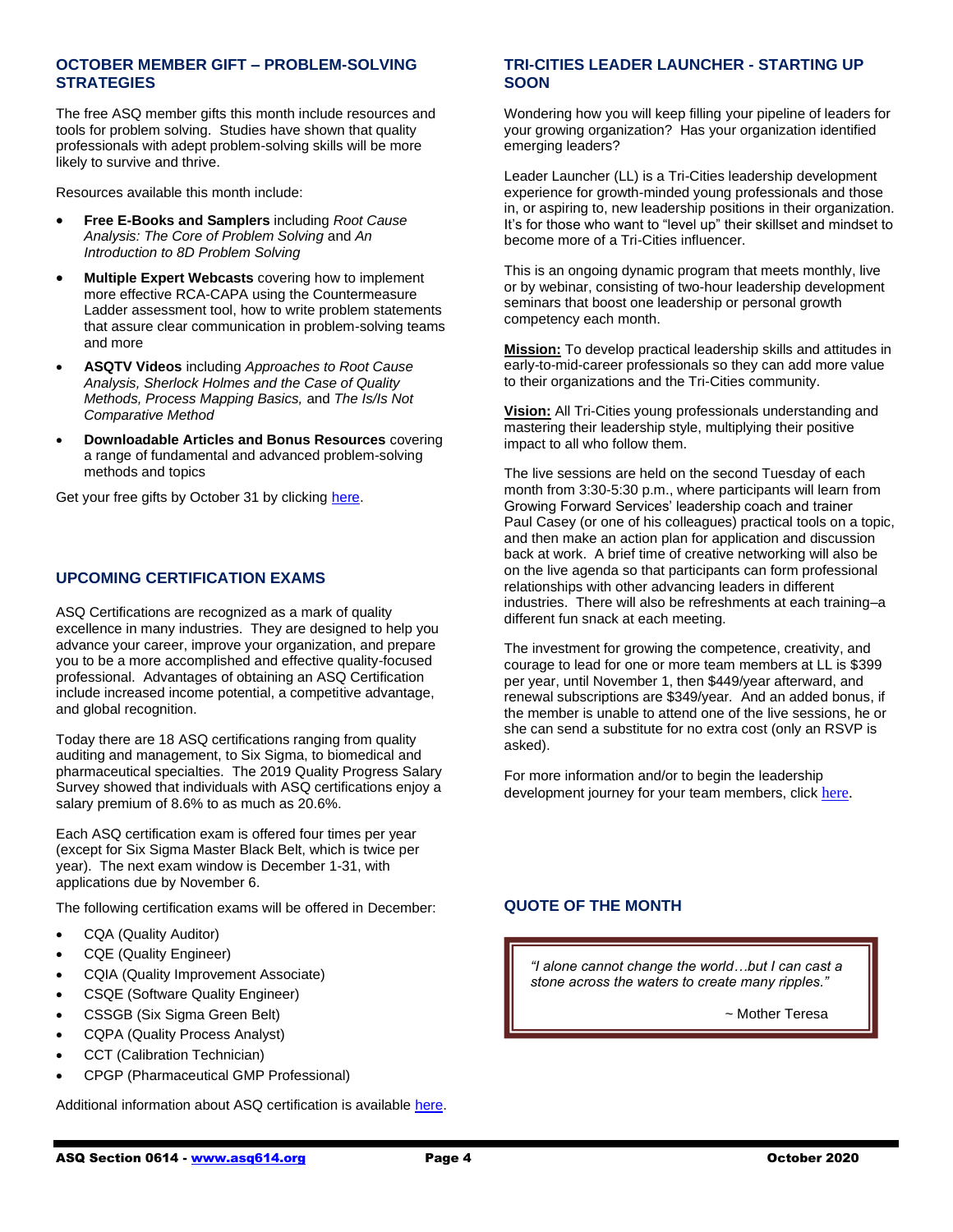#### **RACE, EQUITY AND ENGAGED CITIZENSHIP – THE COMMUNITY CLASSROOM**

Washington State University (WSU) Tri-Cities presents "The Community Classroom: Race, Equity and Engaged Citizenship" as a means for engaging with the local community in the important learning process of building racial literacy.

The goal is to become a community that is more empowered to lead anti-racist efforts by working together. WSU-TC commits to doing this by investing in establishing a shared understanding of who we have been and who we want to be around race relations in our community. Everyone is encouraged to learn from esteemed WSU faculty and friends of the university as we all go back to school to be better neighbors, leaders, and citizens and invest in developing a culture of anti-racism in the Tri-Cities and surrounding areas.

These upcoming sessions will be offered via Zoom:

[Digital Dissensus: Discovering Truth in an Era of](https://tricities.wsu.edu/diversity/community-classroom-series/?fbclid=IwAR3AkNtvC-bBM-vmLN-kIPHQ9QGBLt8A3_fV6YEF8Eqcw-AMT40oPN1cX1E)  **[Misinformation](https://tricities.wsu.edu/diversity/community-classroom-series/?fbclid=IwAR3AkNtvC-bBM-vmLN-kIPHQ9QGBLt8A3_fV6YEF8Eqcw-AMT40oPN1cX1E)** October 22 4:00 pm – 5:15 pm

[Dismantling Racism: The Game of Change](https://tricities.wsu.edu/diversity/community-classroom-series/?fbclid=IwAR3AkNtvC-bBM-vmLN-kIPHQ9QGBLt8A3_fV6YEF8Eqcw-AMT40oPN1cX1E)

October 29 11:00 am – 12:15 pm

The Community Classroom events are presented in partnership by the WSU Tri-Cities Diversity, Equity, and Inclusion Committee, and the WSU Tri-Cities MOSAIC Center for Student Inclusion. Classes are open to students, staff, faculty and the Tri-Cities community.

#### **IT'S NOT ALL ABOUT MANUFACTURING**

#### **Free Webinar – October 14**

ASQ'S Lean Enterprise Division is offering a free one-hour webinar on October 14 at 10 am PDT. Presenter Jerry Rosenthal is the author of "Small Doses: Common Sense to Common Practice. Jerry has spent most of his career in Healthcare and Legal Operations.

The early days of Lean were all about manufacturing. The evolution of Six Sigma was based on manufacturing. Most of the white papers and examples used in Lean Six Sigma training were all based on challenges and problems found in a manufacturing environment. And while this is an outstanding way to learn and become masterful with the tools of the trade, there is more to the story.

Some use the term "business systems" or "commercial operations" to describe the back-office processes which are needed to support the "engine". But that engine is not necessarily making widgets. It could be as simple as improving the customer experience. And that customer might be a client for a law firm or a patient at a hospital. Or it might be as simple as the person sitting next to you in your office, the recipient of the output of your work product.

The session will start by discussing the basic tools of the quality trade and how they are relevant regardless of the industry. There will also be a review of a few examples from legal operations and healthcare to give the audience some ideas on how they might go back to their organizations to create more value.

To register for the webinar, click [here.](https://register.gotowebinar.com/register/3432436017164473355)

#### **DON'T JUST FOLLOW THE HERD – OBSERVE THE LANDSCAPE FIRST!**

#### **October 21 - Free Virtual Joint Meeting/Presentation**

The Inland Empire (#0711) and Temecula Valley (#0713) ASQ sections are offering this free presentation/webinar on October 21 from 6:00 pm to 7:00 pm PDT.

The presentation will cover relationships between applying real solutions versus using herd mentality. A bigger picture scenario will be presented so participants will receive the benefits of a key concept seldom used: common sense!

Key discussion points will include:

- Why do we shoot-from-the-hip?
- Why we follow the leader herd mentality?
- Quality System methodologies which ones to pick?
- Benefits of analytical troubleshooting techniques focus

Presenter Jack Dhuwalia is co-founder of JD Consulting, a firm specializing in the medical industry. He has over 30 years of experience in the industry in bringing new products to market, specializing in packaging, quality engineering, quality systems, regulatory requirements, and customer support.

To register for this meeting, click [here.](https://www.eventbrite.com/e/dont-just-follow-the-herd-observe-the-landscape-first-by-jack-dhuwalia-tickets-124371523575)



#### **MAKE A DIFFERENCE DAY IS OCTOBER 24**

**What will YOU do?**

**DIFFERENCE DAY** NATIONAL DAY OF DOING GOOD

*Make A Difference Day* was started in 1992, and it continues to impact communities around the country (and the world) every year. It shows that anyone, no matter their age or background, can take action to help improve their community. Big or small, every project makes a difference. Coming together to make a difference is a great way to not only improve our communities, but to also deepen ties to our neighbors and friends - and to have fun working together to do good!

Join tens of thousands of volunteers across the country on Saturday, October, 24, to unite with a common mission – to improve the lives of others through community-driven service projects. Especially now, volunteering and giving back can have a positive effect on your mental and physical health, help you build connections and strengthen your community.

NOTE: If you are looking for places to volunteer, check out the Points of Ligh[t website.](https://www.pointsoflight.org/volunteer/) Enter your city in the "volunteer" area to get a listing of nearby opportunities. A quick look at opportunities for the Tri-Cities, Yakima, Walla Walla, and Pendleton areas showed several organizations with needs, including the Tri-City Union Gospel Mission, Habitat for Humanity, Domestic Violence Services, St. Vincent Centers, Catholic Charities, American Cancer Society and more.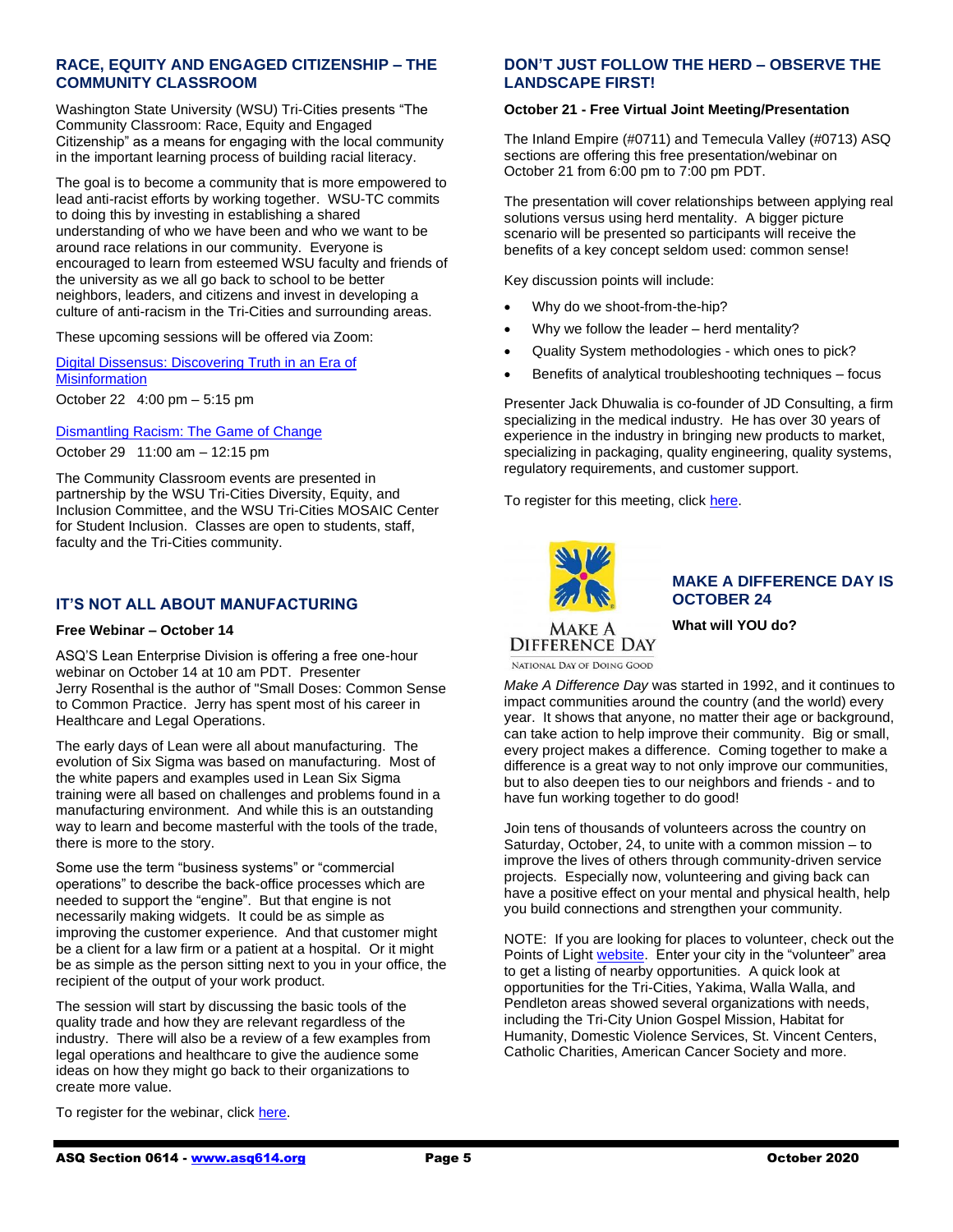#### **MAINTAINING MOMENTUM – MCLDA VIRTUAL MEETING – OCTOBER 27**

Our friends at Mid-Columbia Leadership Development Association (MCLDA) have invited our members and others to join them for their free virtual meeting on October 27 from 6:00 pm to 7:00 pm. PDT.

Social distancing is causing all sorts of stressors, both personal and professional. How can you maintain strong bonds with those you care about most? How can you ensure that you don't lose momentum in your career? More importantly, can you find opportunities in the current crisis?

Presenter Shari Storm spent almost 20 years as an executive at a Seattle financial institution. She is now the CEO of Category 6 Consulting. She speaks around the country on a variety of topics, most with a focus on enhancing interpersonal skills to build more successful teams.

Register [here](https://www.eventbrite.com/e/mclda-live-online-event-maintaining-momentum-by-shari-storm-tickets-124428650443) for this meeting, which will explore strategies for developing habits of agility and resilience that will help you be more successful today and tomorrow. Learn some ways to build stronger, long-lasting alliances with your teams, your superiors, and your friends.

### **POWER OF CONNECTION VIRTUAL EVENT**

#### **Columbia Basin College Foundation Fundraiser**

#### **October 29, 2020 @ 6:00PM — 8:00PM**

The Columbia Basin College (CBC) Foundation delivers a comprehensive suite of services and support to CBC students, alumni, donors and friends. From scholarships, alumni relations and donations to planned giving and events, the Foundation helps everyone connect with the College in ways that are meaningful and last a lifetime.

Their annual "Power of Connection" event, being held virtually this year, raises much-needed funds for student scholarships for CBC students.

Tickets are \$100, and include virtual access to the event, silent and live auctions, and a complimentary gift. You do not need to buy a ticket in order to participate in the auction. But those who purchase tickets will receive access to the virtual event, silent and live auction bidding along with an event gift box which can be delivered or available for pick up at CG Public House in Kennewick the week of the event.

For more information, clic[k here.](https://columbiabasin.networkforgood.com/events/17591-power-of-connection-scholarship-dinner-auction)

Has your email address changed? Help us keep you informed of Columbia Basin ASQ events and information by updating your contact information and email preferences at [http://www.asq.org/.](http://www.asq.org/) Log in and click "My Account" to update your membership record. You can add or make email, address and phone changes in the "Contact" tab, and then click on the "email preferences" tab to be sure you are subscribed to receive future Section communications.

#### **PACIFIC REGIONAL QUALITY CONFERENCE – NOVEMBER 6 & 7**

#### **Update from last month – NO CHARGE!**

**Recover Stronger with Quality:** *Surviving a drastic change while balancing organizational complexities using Innovation, Risk Management, Quality Principles, and Technology*

What a great opportunity for learning and networking! The Pacific Region Quality Conference (PRQC) will be held November 6 (workshops) and 7 (conference), from 8:00 am to 5:00 pm PDT each day. The mission is to provide a forum for like-minded professionals to share their ideas and learn from workshops and presentations resulting in enhancements to personal development and business acumen, building on the foundation of quality.

Spread the word among co-workers, friends, or anyone you know that might benefit from attending this event. With a selection of workshops on Friday, an impressive slate of speakers on Saturday, and networking opportunities throughout, there will be "take-a-ways" for everyone.

- **NextGen**: Quality tools and methodologies are helpful to a successful career in Quality. Learn how to utilize quality tools within your industry, understand the Quality Management System requirements for different industries and promote quality culture within your organization through innovative approaches.
- **Management Excellence**: Organizations can build a cultural foundation that encourages innovation, reduces risk, and creates an enterprise-wide commitment to quality at every level. Leverage proven techniques and practices that have made fellow quality professionals successful by using industry benchmarks, leadership skills and emotional intelligence.
- **The Enthusiasts**: Explore leading-edge approaches to quality program implementation and get insight into how industry frontrunners leverage best practices, emerging technologies, and advanced tools to enhance results.
- **Digital Disruptions**: Understand and translate the business process requirements into an integrated, scalable, universally accessible, and light on resource needs is critical in today's Quality environment. Get a taste for some of the leading IoT implementation options that aid in all aspects of business data and process management needs as well as how they help you claim conformance to industry standards.

There is no charge to participate, and attendance at the full day events earns 1.0 RU toward recertification. For more information and to get registered for the workshop, conference or both, click [here.](http://pacificregionconference.com/program-and-pricing/)